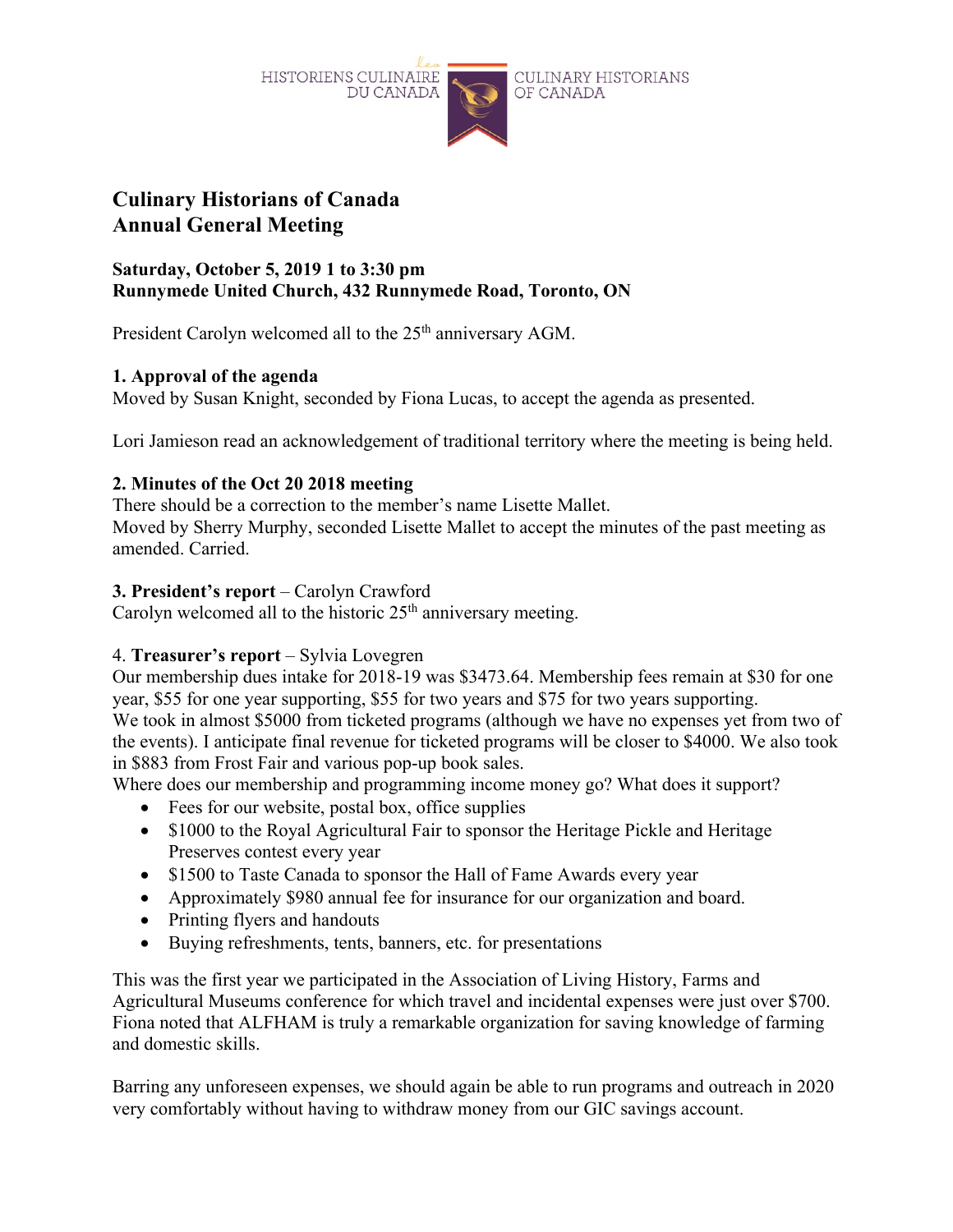Moved by Mark D'Aguilar, seconded by Ellen Pekilis:

Be it resolved, by unanimous consent, that the members waive the requirement of an audit of the financial statements for the next fiscal year, and that the Corporation shall not appoint an auditor, to be effective until the next annual meeting of the members. Motion carried.

|                                          |                                  |                                                  |         | <b>Income</b> | <b>Expense</b>                                                                             |            | <b>Totals</b> |         |
|------------------------------------------|----------------------------------|--------------------------------------------------|---------|---------------|--------------------------------------------------------------------------------------------|------------|---------------|---------|
| Membership Dues                          |                                  |                                                  |         | 3473.64       |                                                                                            |            | 3473.64       |         |
|                                          |                                  |                                                  |         |               |                                                                                            |            |               |         |
| Operations                               |                                  |                                                  |         |               |                                                                                            |            |               |         |
|                                          | <b>Banking Fees</b>              |                                                  |         |               | $-59.4$                                                                                    |            |               |         |
|                                          | <b>Business Registration Fee</b> |                                                  |         |               | $-120$                                                                                     |            |               |         |
|                                          | Rent, Parking                    |                                                  |         |               | $-244.88$                                                                                  |            |               |         |
|                                          | <b>AGM Expenses</b>              |                                                  |         |               | $-214.06$                                                                                  |            |               |         |
|                                          | Printing, misc                   |                                                  |         | $-119.4$      |                                                                                            |            |               |         |
|                                          | Insurance                        |                                                  |         |               | $-972$                                                                                     |            |               |         |
|                                          | Postage & Mail                   |                                                  |         |               | $-173.85$                                                                                  |            |               |         |
|                                          |                                  | <b>Total Operations</b>                          |         |               | $-1903.59$                                                                                 |            | $-1903.59$    |         |
|                                          |                                  |                                                  |         |               |                                                                                            |            |               |         |
|                                          | Outreach/Educational Programs    |                                                  |         |               |                                                                                            |            |               |         |
|                                          | <b>RAWF 2018</b>                 |                                                  |         |               | $-1136.03$                                                                                 | $-1136.03$ |               |         |
|                                          | Taste Canada 2018                |                                                  |         |               | $-1532.66$                                                                                 | $-1532.66$ |               |         |
|                                          | <b>Frost Fair and Markets</b>    |                                                  |         | 883.25        |                                                                                            | 883.25     |               |         |
|                                          | <b>ALFAM 2019</b>                |                                                  |         |               | $-735.86$                                                                                  | $-735.86$  |               |         |
|                                          | Corn Roast 2018                  |                                                  |         |               | $-120$                                                                                     | $-120$     |               |         |
|                                          | OHEA                             |                                                  |         |               | $-50$                                                                                      | $-50$      |               |         |
|                                          | Scugog                           |                                                  |         |               | $-103.16$                                                                                  | $-103.16$  |               |         |
|                                          | Misc Outreach                    |                                                  |         |               | $-346.27$                                                                                  | $-346.26$  |               |         |
|                                          |                                  | <b>Net Outreach</b>                              |         |               |                                                                                            | $-3140.72$ | $-3140.72$    |         |
|                                          | <b>Ticketed Programming</b>      |                                                  |         |               |                                                                                            |            |               |         |
|                                          |                                  | Hamilton Trip 2018***                            |         |               | $-37.79$                                                                                   | $-37.79$   |               |         |
|                                          |                                  | Victorian Baking 2018                            |         | 1251.07       | -599.95                                                                                    | 651.12     |               |         |
|                                          | Hungry for Comfort 2019          |                                                  |         | 223           |                                                                                            | 223        |               |         |
|                                          | Maritimes French 2019            |                                                  |         | 811.31        | $-422.43$                                                                                  | 388.88     |               |         |
|                                          | Parkwood Sage 2019               |                                                  |         | 1753.96       | $-1693.38$                                                                                 | 60.58      |               |         |
|                                          | Schmecks Appeal 2019**           |                                                  | 2192.53 |               | 2192.53                                                                                    |            |               |         |
|                                          | Victorian Cake Décor 2019**      |                                                  | 737.2   | $-42.34$      | 694.86                                                                                     |            |               |         |
|                                          | 2018 Mezedes*                    |                                                  |         | $-163.44$     | $-163.44$                                                                                  |            |               |         |
|                                          | Victorias Birthday 2019          |                                                  | 1064.32 | -563.81       | 500.51                                                                                     |            |               |         |
|                                          | Waste Not 2019                   |                                                  | 305.13  | $-125$        | 180.13                                                                                     |            |               |         |
|                                          | Eventbirte & Misc.               |                                                  |         |               | $-272.88$                                                                                  | $-272.88$  |               |         |
|                                          |                                  | <b>Net Ticketed</b>                              |         |               |                                                                                            | 4417.5     | 4417.5        |         |
|                                          |                                  | Positive for the Year (regular chequing account) |         |               |                                                                                            |            |               | 2846.83 |
|                                          |                                  |                                                  |         |               |                                                                                            |            |               |         |
| Balance in GIC at August 31, 2018        |                                  |                                                  |         | 7568.03       |                                                                                            |            |               |         |
| GIC interest for the year                |                                  |                                                  |         |               | 20.78                                                                                      |            |               |         |
| Balance in Regular Checking at August 31 |                                  |                                                  |         |               | 4681.41                                                                                    |            |               |         |
| Positive for the year                    |                                  |                                                  |         |               | 2846.83                                                                                    |            |               |         |
| Total cash on hand August 31, 2019       |                                  |                                                  |         |               | 15117.05                                                                                   |            |               |         |
|                                          |                                  |                                                  |         |               |                                                                                            |            |               |         |
|                                          |                                  |                                                  |         |               | *Event cancelled, amounts refunded; **Addt'l expenses pending; ***Stray expense prior year |            |               |         |

**Culinary Historians of Canada Financial Report September 1, 2018 through August 31 2019**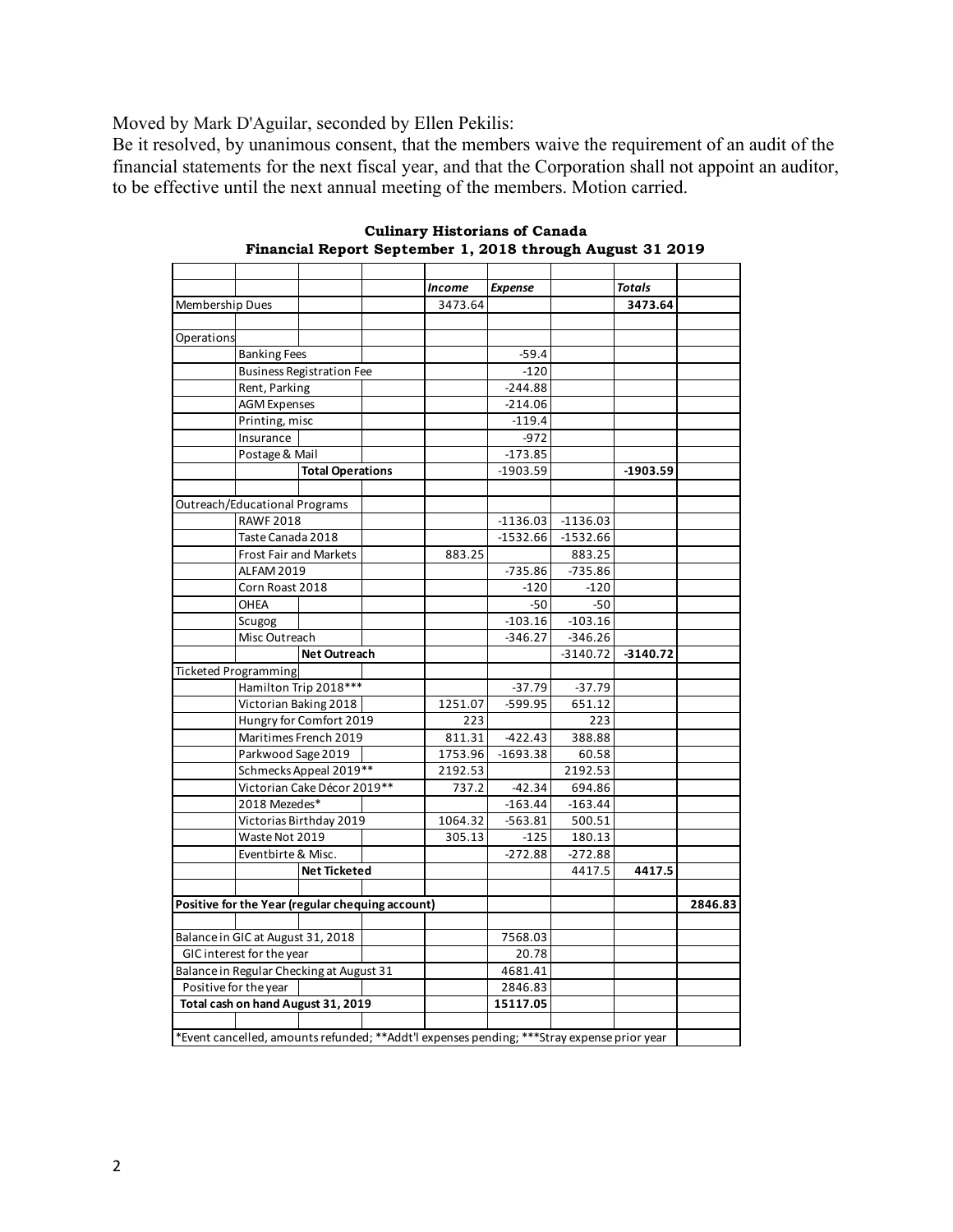### **5. Membership committee report –** Judy Chow

Judy has done some geographical analysis of membership. If a member wants to connect with members locally, Judy can provide those contacts. We currently have 117 paid members. Mark asked what we might do at events to encourage them to sign up right there.

Judy is going to send out a reminder email, asking members if they want to change or add information to their membership listing, including their publications.

Sylvia said there are some events being planned but she needs more help to manage programming than she has now.

### **6. Election of treasurer**

Moved by Sue Knight, seconded by Linda Boyko that Fiona Lucas be acclaimed as treasurer for a two-year term beginning October 6, 2019. Carried.

**7. Honorary Membership Award:** This year's recipient is Julian Armstrong. A reporter and cookbook author, Julian has been writing on Quebec food for more than five decades. She was food editor at the *Montreal Star* and then at the *Montreal Gazette* and is the author of *Made In Quebec: A Culinary Journey* (HarperCollins, 2014) and *A Taste of Quebec* (Macmillan, 1990, updated in 2001). She is a founding member of the Association of Food Journalists and the Cuisine Canada culinary alliance. The presentation will be made to Julian at Canada's Table event at Fort York on October 19, 2019.

**8. Date of next annual general meeting:** September 26, 2020. It was generally agreed that Runnymede church was a good venue for the annual meeting.

### **9**. **New resources and celebration**:

Fiona Lucas shared news about resources she's created in recognition of CHC's 25th anniversary. These exciting new items will gradually be added to our website in PDF format.

- 1. An online history of CHC in three slides shows, one for each decade (1994–2004, 2005– 2014, 2015–2019).
- 2. An updated index to *Culinary Chronicles* (a new and expanded guide to all 71 issues of our previous quarterly newsletter, which published between 1994 and 2012; the existing index stopped at 2002.)
- 3. Two bibliographies: *Cookbooks and Cookbook Authors: An Evolving Bibliography of Studies, Surveys, and Auto / Biographies* and *Canadian Food and Culinary History: An Evolving Bibliography of Secondary Sources*. Fiona notes that in the past few decades, the study of historical foods, recipes, cookbooks and their authors has erupted to the extent that it's become impossible for researchers to keep up and keep track. Fiona started these specialized bibliographies a decade ago for her own use, but realized they should be shared. Capturing an ever-growing collection of this secondary source material for the use of fellow researchers, they will continue to evolve as CHC members notice missing entries and as more books and articles are published.

### **10. Adjournment**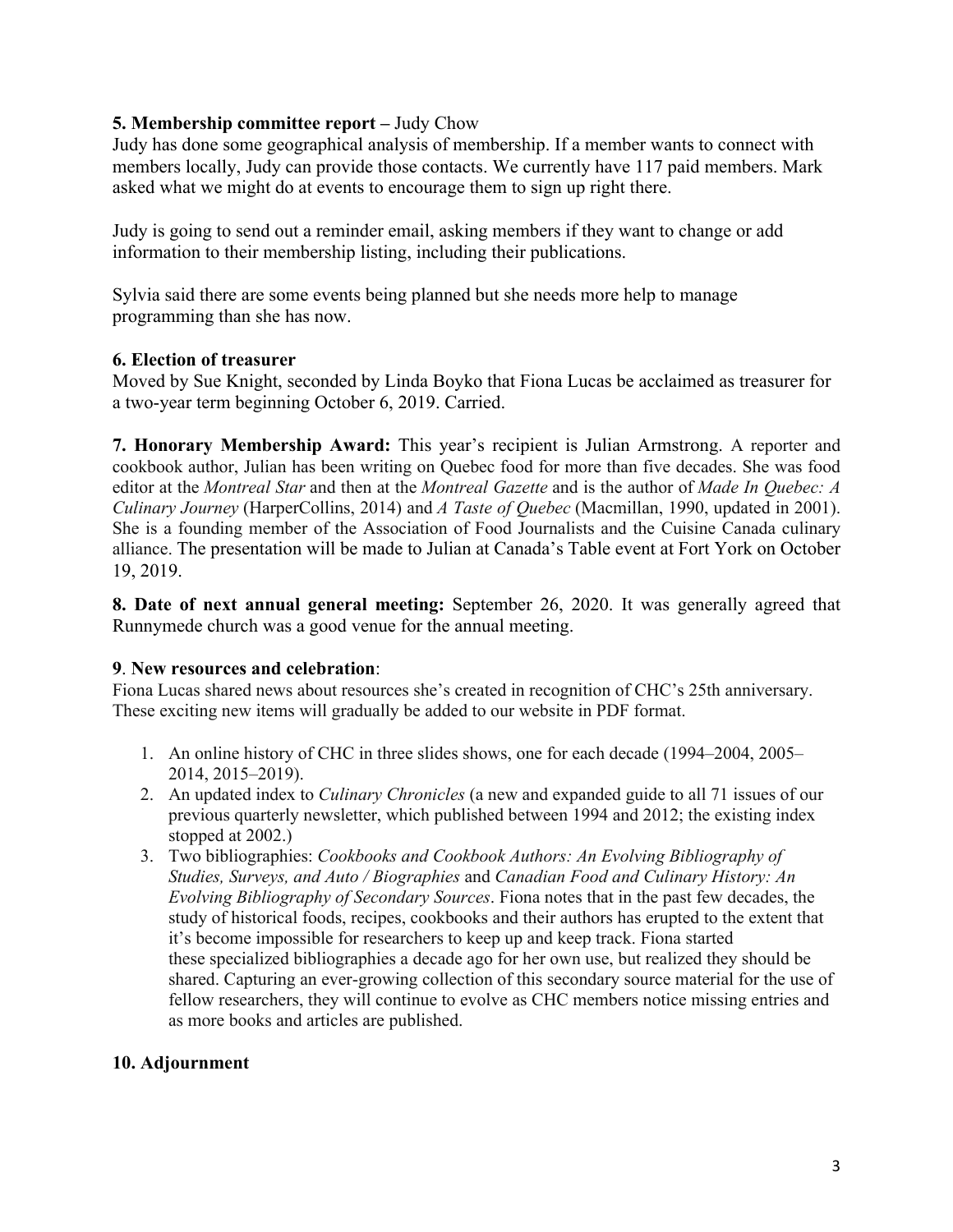### **CHC Executive Officers, 2019–2020**

- President: Carolyn Crawford
- Co-Vice-President: Samantha George
- Co-Vice-President: Sherry Murphy
- Secretary: Lori Jamieson
- Treasurer: Fiona Lucas
- Past President: Luisa Giacometti

#### **Standing Committee Chairs**

- Chair of the Program Committee: Sylvia Lovegren
- Chair of the Membership Committee: Judy Chow
- Co-Chairs of the Communications Committee: Julia M. Armstrong & Sarah Hood

#### **Other Board Positions**

- Chair of the Education Committee: Jane Black
- Chair of Strategic Planning: Ellen Pekilis
- Chair of the Outreach Committee: currently vacant
- Member at Large: Kim Moulsdale
- Co-ordinators of Refreshments: Sherry Murphy & Carolyn Crawford
- Co-ordinator of Volunteers: Jennifer Meyer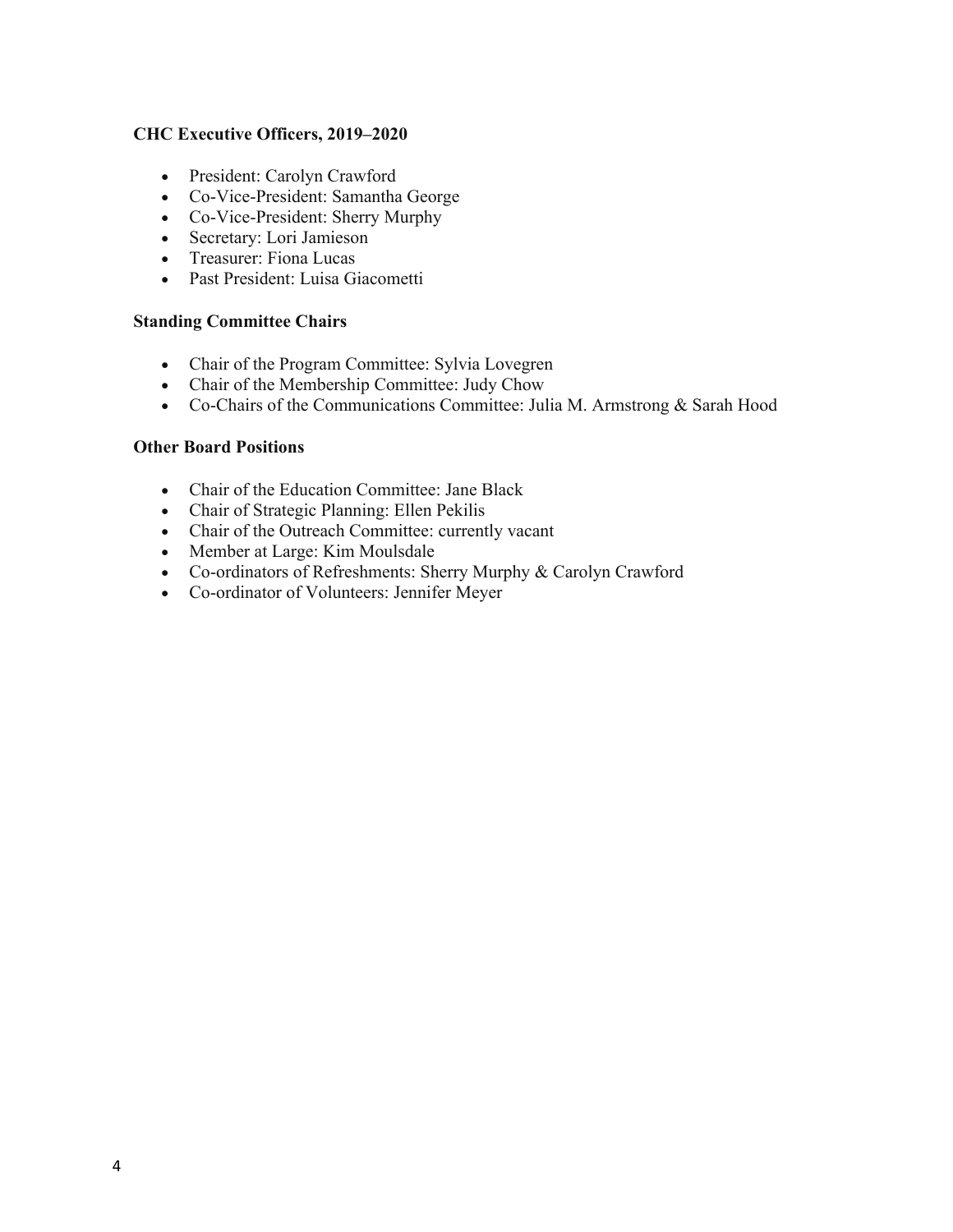

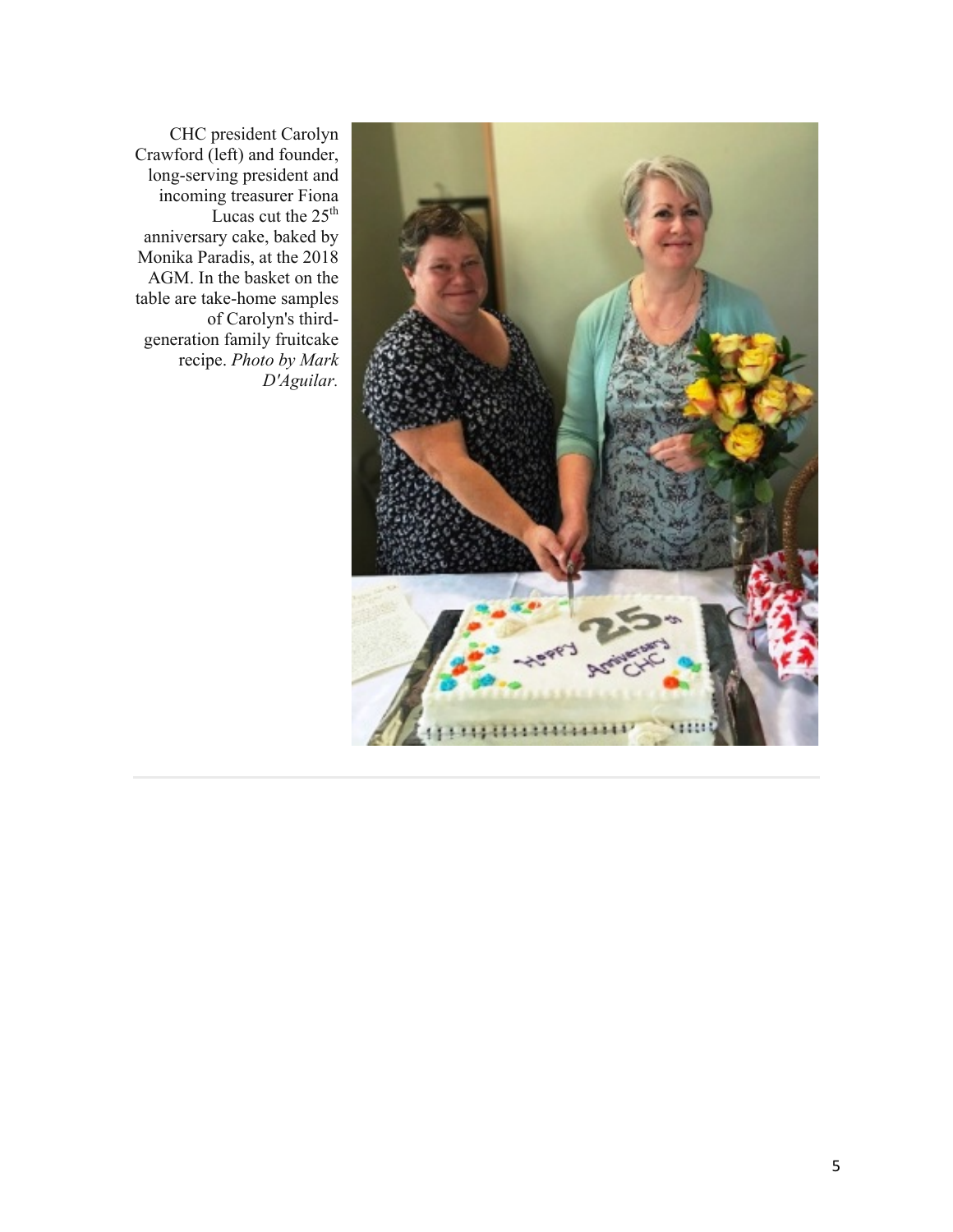

# **2019 Annual General Meeting Executive reports**

# **President's report**

This year marks the 25<sup>th</sup> anniversary of the Culinary Historians of Canada. It gives me great pleasure to welcome and say thank you to CHC members who have taken the time to attend today's meeting and celebrate this milestone with us. I extend my gratitude to all members for continuing to be a part of our wonderful organization.

Events this year included sponsorship of Taste Canada and the Royal Agricultural Winter Fair; Baking for the Victorian Christmas Table at Montgomery's Inn with Sherry Murphy; attending and selling cookbooks at Frost Fair at Fort York; an 18th Century Maritime French Feast with Chantale Vechambre; working with Fort York at the Hungry for Comfort event; a bus trip, *Parkwood, Sage, Rosemary and Thyme*, to Richter's Herbs and Parkwood Estate; Food Waste -- Past and Present with Magdaline Dontsos, Luisa Giacometti and Ryan Whibbs at George Brown College, Queen Victoria's 200<sup>th</sup> Birthday Tea and most recently, Victorian Cake Decorating with Sherry Murphy and Monika Paradi.

Our executive and committee chairpersons work very hard to provide CHC members with: programming well-planned events (that often include refreshments, historic or modern); an incredible information-packed newsletter; an up-to-date and annually shared membership directory; volunteer co-ordinating; social media postings (Facebook, Instagram and Twitter); website revising and enhancing; and many more behind-the-scenes efforts to always offer our members a choice of culinary history activities. I wish to extend much deserved gratitude to our board members for lending us their many talents. I also wish to take this opportunity to thank Ryan Whibbs for his participation as Outreach Chair. Ryan has taken a new position at Assiniboine College in Manitoba and we wish him the best in his future endeavours!

As we look to 2020, your CHC board invites your suggestions and ideas for growth. We also have opportunities available for members to actively become involved in committees and activities. If there is something that interests you, speak to a board member about joining us in any capacity. All members are welcome!

Congratulations, Culinary Historians of Canada on 25 years. May we always continue to inspire appreciation and advance knowledge of Canada's food history!

### *Respectfully submitted by Carolyn Crawford, president*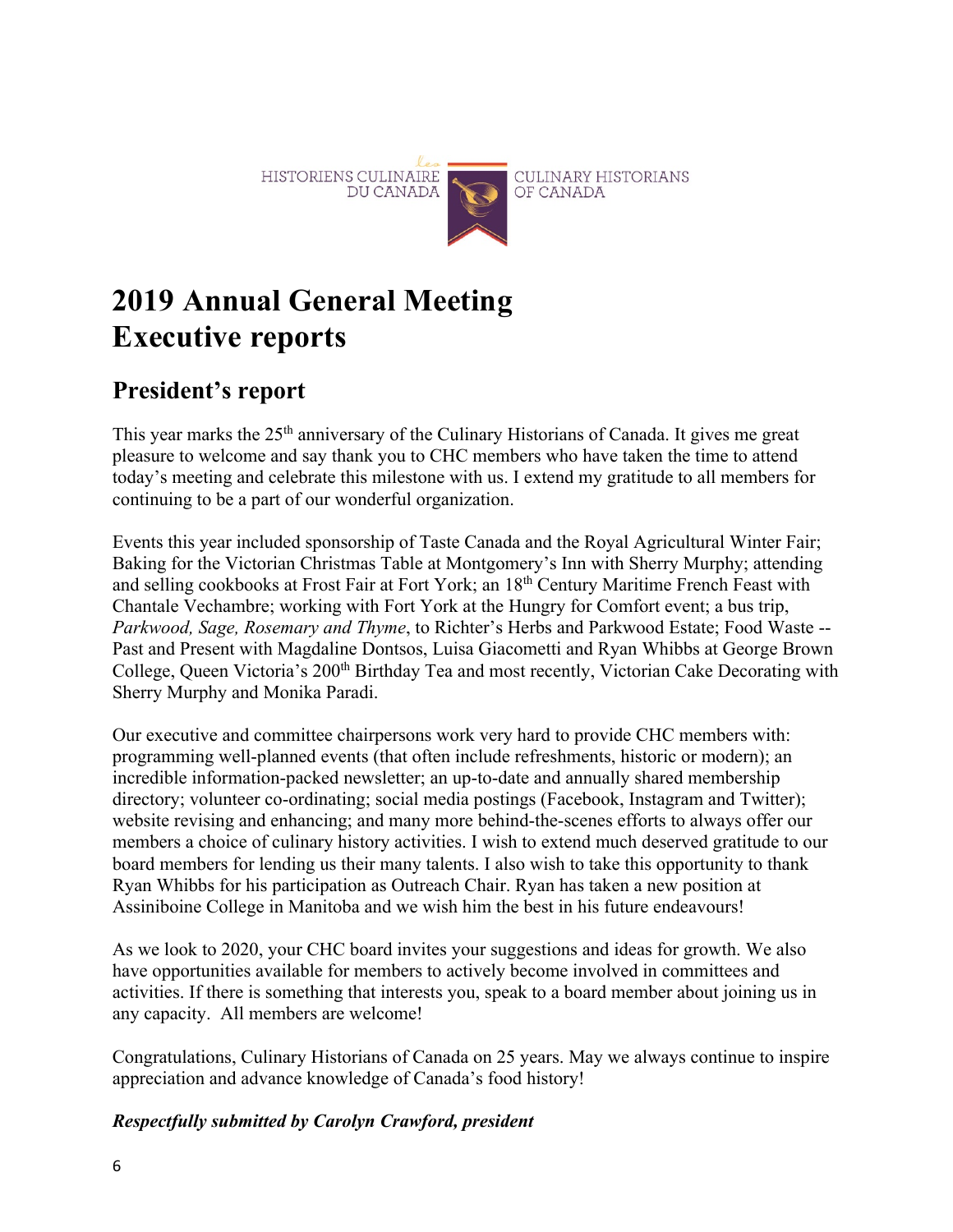# **Secretary's report**

It is the role of the CHC secretary to maintain our official records and archives. As we grow as an organization, so do our file boxes of meeting minutes and event records.

The University of Guelph is actively collecting resources relating to culinary history, and has agreed to take our documents into their collection for permanent storage at no cost to us. CHC can reference the files any time at the university, and we can borrow back any we might need for our own purposes such as an exhibit. We are still working out a timeline but expect to have the paper documents transferred by the end of 2019. We are creating and storing an electronic copy of all documents as well.

*Submitted by Lori Jamieson, secretary*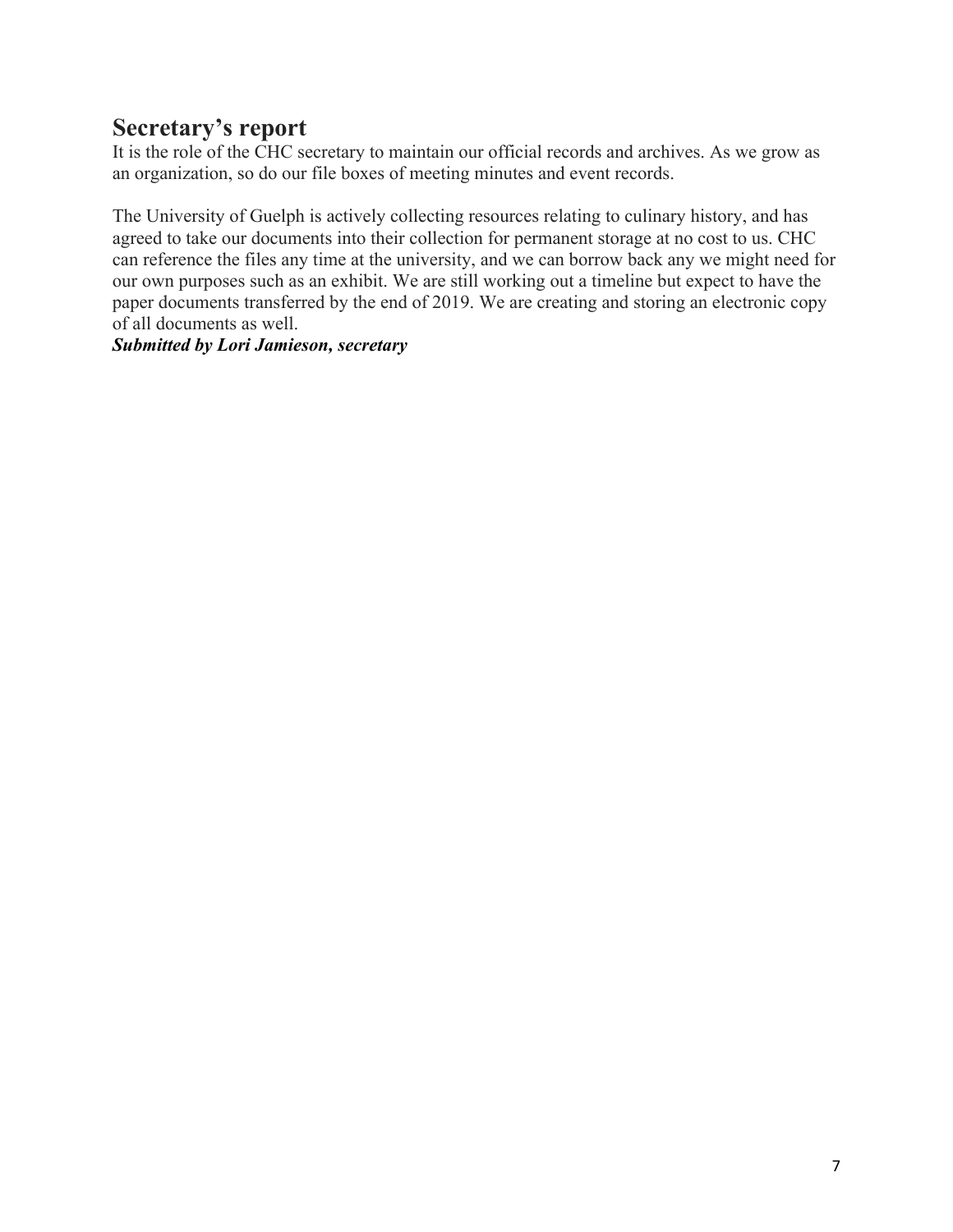HISTORIENS CULINAIRE DU CANADA



**CULINARY HISTORIANS** OF CANADA

# **Committee reports**

# **Report of the Program Committee**

*Submitted by Sylvia Lovegren, chair, Program Committee*

### **Events & activities since AGM 2018 2018**

- **Sept 6: Corn Roast and Heritage Fair.** Montgomery's Inn, Etobicoke. CHC was on hand in the historic tavern and kitchen, selling cookbooks and serving treats at this annual event. **Cost: \$100**
- **Oct 29: Taste Canada Awards Gala**, Toronto: CHC once again sponsored the Taste Canada Hall of Fame Awards / Le Temple de la Renommée des Saveurs du Canada. There are two annual Hall of Fame Awards: one to recognize current living authors and the other for authors deserving of posthumous appreciation. **Cost: \$1,533.**
- **Nov 11: Royal Agricultural Winter Fair**, Toronto: Our annual Remembrance Day appearance, discussing the Home Front during World Wars I and II. Also, the winners of the Heritage Preserving Competition, sponsored by CHC, were on display at the Fair. **Cost: \$1,136**
- **Nov 24: Baking for the Victorian Christmas Table**, Campbell House. CHC board member and historic cook Sherry Murphy led the third annual hands-on exploration of seasonal recipes dating from the Victorian period. **Attendance: 19**. **Revenue: \$651**
- **Dec 1: Frost Fair**, Fort York National Historic Site, Toronto: A chance to stroll through historic buildings with merchants selling heritage-inspired products and reproduction pieces. CHC was in attendance with food samples, recipes and cookbooks for sale. **Revenue: \$505.**

### **2019**

- **Jan 26**: **An 18th-century Maritime French Feast, Ralph Thornton Centre, Toronto:** A hands-on historic cooking workshop at Ralph Thornton Community Centre in Toronto led by chef and historic cook Chantal Véchambre. **Attendance**: **Sold out. Revenue: \$389**
- **Feb 23: 2nd annual Hungry for Comfort: Surviving a Canadian Winter**, Fort York National Historic Site, Toronto: Food enthusiasts explored how different peoples survived Canada's bitter winter. This year, the spotlight was on the Afro-Canadian stories. CHC organized a preserving and baking competition. **Attendance: Sold out. Revenue: \$223**
- **Mar 23: Parkwood, Sage, Rosemary and Thyme:** A bus trip from Toronto at 9 a.m. and returning at 6 p.m. to explore the history and use of herbs at Richter's Herbs in Goodwood, ON and the Parkwood Estate in Oshawa. **Attendance: 20. Revenue: \$61.**
- **Ap 10: Food Waste—Past and Present:** George Brown College Canada is among the worst countries globally in wasting food. How did we deal with food waste in the past? How can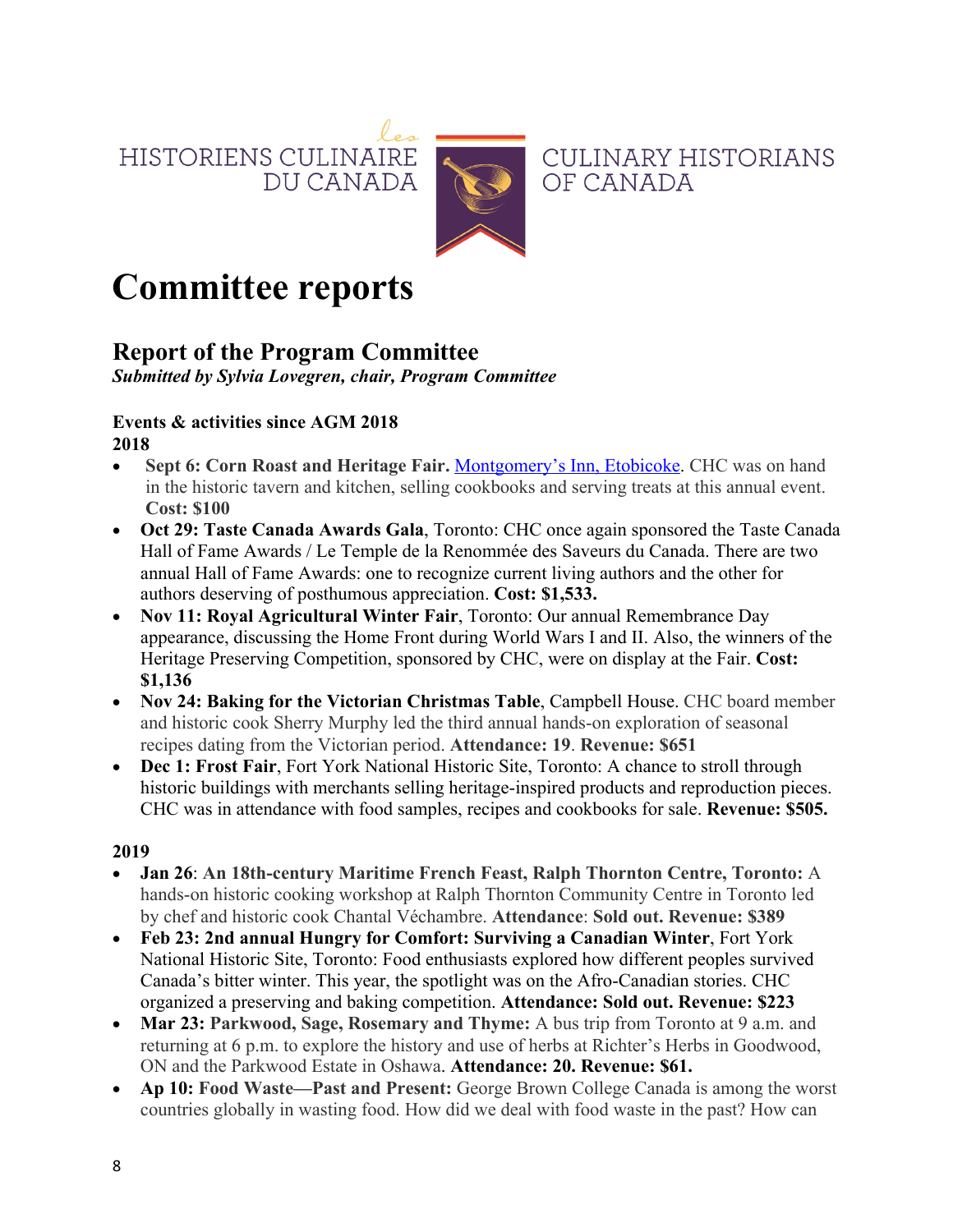we individually make a difference? How can the food-supply chain reduce its footprint? The presenter was Magdaline Dontsos**. Attendance: 19. Revenue \$180.**

- **May 18: Queen Victoria's 200th Birthday Tea**: Montgomery's Inn. CHC celebrated a royal bicentennial with a festive event, including a full tea highlighting appropriate historical recipes. Fiona Lucas (co-editor of *Catherine Parr Traill's The Female Emigrant's Guide*) discussed Victorian teatime traditions, and professional Royals-watcher Patricia Treble of Write Royalty discussed our fascination with Queen Victoria and her descendants then and now. **Attendance:** Sold Out**. Revenue: \$528**.
- **Sept 21: Victorian Cake Decorating**. Montgomery's Inn. CHC members Monika Paradi and Sherry Murphy present a workshop for just 15 people. Admission: \$45-\$50

# **Upcoming activities**

**2019**

- **Oct 5: The 25th Annual General Meeting**. **Runnymede United Church, 432 Runnymede Road (Toronto)**
- **Sat, October 19: Schmecks Appeal, the Culinary Legacy of Edna Staebler.** Waterloo, Ontario**.** Rose Murray, CHC Lifetime Member and Edna's friend, will reflect on the life and food writing of this illustrious Canadian culinary icon, with lunch cooked from Staebler's books, such as *Food That Really Schmecks*. Afternoon program at Joseph Schneider House on traditions of apple drying. Admission \$110-117.
- **Sun, October 27: Taste Canada Awards Gala,** Fairmont Royal York Hotel, Toronto: A celebration of the best Canadian food writing in English and French. CHC sponsors the Taste Canada Hall of Fame Award, which are announced at the Gala. Admission: \$80- \$125.
- **November 1-10: Remembrance Day at the Royal Agricultural Winter Fair**, Exhibition Place, Toronto: Presentation: Details TBA. Free with RAWF admission (\$16- \$27.50). CHC will also sponsor the heritage categories in the preserving competition.
- **Sat, November 16: Baking for the Victorian Christmas Table**, Montgomery's Inn. CHC board member and historic cook Sherry Murphy will once again lead a hands-on exploration of seasonal recipes dating from the Victorian period. Admission: \$55-\$65. Details TBA.
- **Wed, December 4:** Lenore Newman: Lost Feast: Culinary Extinction and the Future of Food. Culinaria Research Centre, UofT Scarborough. Lenore Newman will talk about her new book about the foods that humans have literally loved to death. She will also discuss the "extinction dinners" she designed to recreate meals of the past or project how we might eat in the future. Her talk is co-sponsored by Culinary Historians of Canada and Culinaria Research Centre at UofT Scarborough. Details TBA, admission free.

### **2020**

There are a number of events in the planning stages – stay tuned!

- October/November: Taste Canada Awards Gala
- November: Remembrance Day at the Royal Agricultural Winter Fair and RAWF Preserving Competition
- November: Baking for the Victorian Christmas Table

We are hopeful that additional members will be interested in working with the Program Committee to help make additional events happen. Different ideas and approaches are most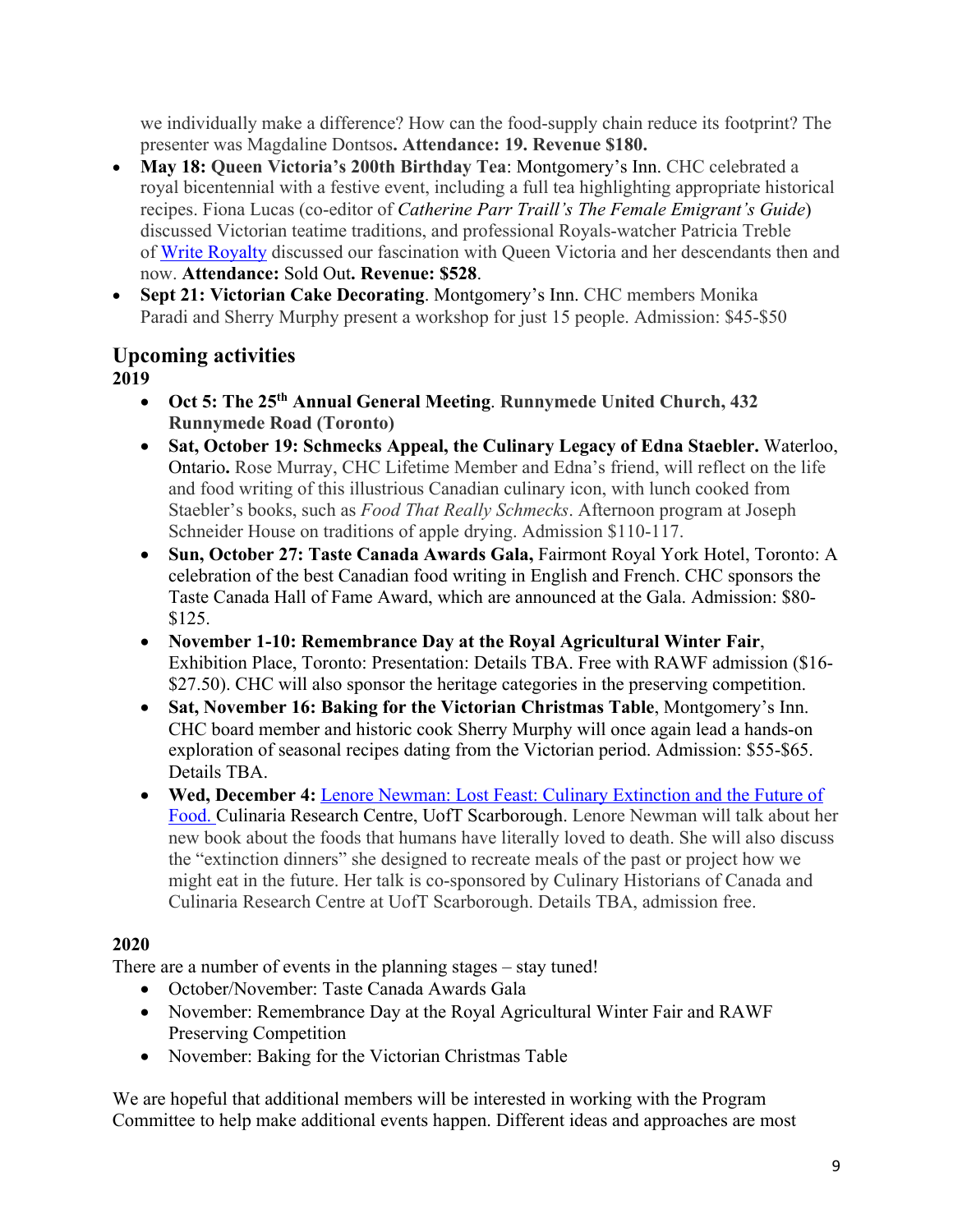welcome! Special thanks to Sherry Murphy and Monica Paradi for their Victorian baking events, to Sarah Hood for planning the Victorian Tea, to Lori Jamieson for planning Schmecks Appeal and to Lisa Giacometti for Food Waste and to everyone who helped!

## **Report of the Membership Committee**

### *Submitted by Judy Chow, chair, Membership Committee*

An objective of the membership committee during the past year has been to assess the geographical clustering of members as there have been suggestions to set up local chapters. The board has also attempted to hold events outside of Toronto, where feasible, to reach members residing outside the metropolitan area.

In addition to promoting the benefits of membership at CHC-sponsored events, we also presented an information table at the Ontario Home Economics Association conference in London on March 23. CHC was successful in gaining several new members as a result.

### *Membership statistics*

- 495 names on our mailing list (non-members)
- 285 current and past members, including 117 members who have paid dues during past 2 years

**Members from across Canada** – British Columbia (9), Alberta (2), Yukon (1), Quebec (4), New Brunswick (1), Nova Scotia (1); majority live in Ontario **International members** – USA (6), France (1) **Ontario**

- Toronto  $(129)$  + GTA [Durham, Peel, Halton, York regions]  $(24)$  = 153 (54% of members)
- Kitchener-Waterloo, Cambridge, Stratford =  $12$
- Kingston =  $8$
- Ottawa =  $7$
- Guelph, Elora =  $6$
- London  $= 5$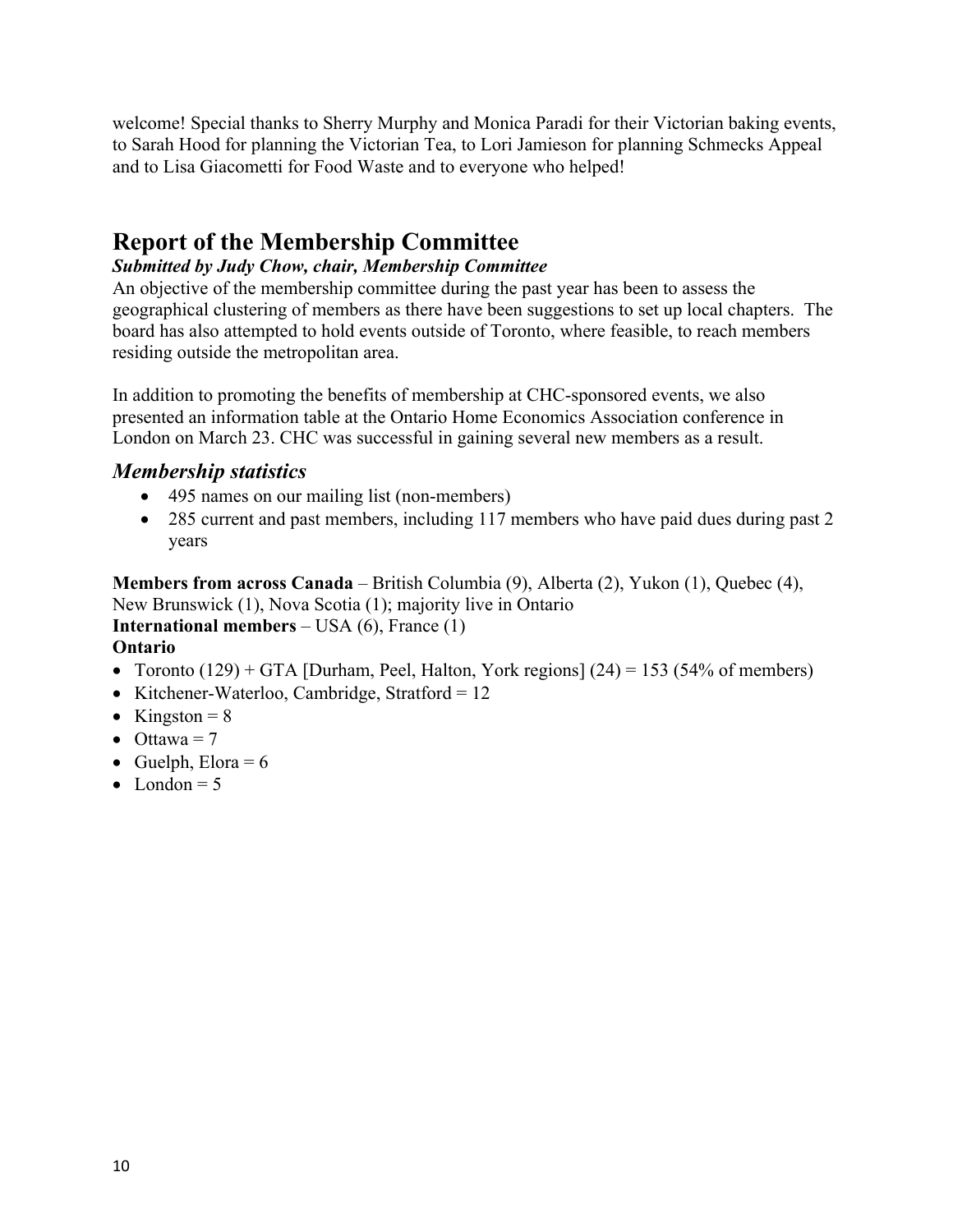# **Report of the Communications Committee**

### *Submitted by Sarah Hood and Julia Armstrong, co-chairs, Communications Committee*

### **Historic Cookbooks**

We have been working to digitize to modern standards a collection of historic cookbooks originally scanned through the generosity of Mary Williamson. We are pleased to be able to announce that they will soon be published in searchable form on our website.

### **Website**

- The CHC website (culinaryhistorins.ca) has been kept up-to-date, with revisions made at least monthly.
- Significant additions and revisions have been made with the help of Fiona Lucas to the section where past issues of the CHC's Culinary Chronicles are published.
- The "Hall of Fame" section has been redesigned and upgraded.

### **Social Media**

- The CHC Facebook group, with 1,478 members, has become a vital and active resource for those interested in Canadian culinary history.
- CHC maintains accounts on Instagram (718 followers at @CulHistCanada) and Twitter (865 followers at  $@C \text{ulHistCanada}$ ). However, our activity is low; this is an area where the committee would gladly welcome more volunteers.
- CHC uses Eventbrite as our event ticketing platform. It charges ticket-buyers a minimal fee, but provides a very efficient service and attracts many event participants from outside our core group.

### **Publications**

- CHC members received their 2019 Membership Directory on January 1, 2019.
- The committee produced substantial handouts for various CHC events, including Queen Victoria's 200<sup>th</sup> Birthday Tea and Baking for the Victorian Christmas Table.
- Our promotional postcards were distributed at numerous events to several hundred people.
- Digestible Bits and Bites (the monthly CHC e-newsletter) was disseminated to more than 1,000 people monthly. (*see following report on the newsletter*)

### *Report on Bits and Bites newsletter*

### *Prepared by Sarah Hood, newsletter editor*

*Digestible Bits and Bites* is the monthly e-newsletter of the Culinary Historians of Canada. It is distributed free of charge on the first day of each month to CHC members, media and other recipients who have specifically requested to receive it. Submissions are welcome, and should be submitted by the 25<sup>th</sup> of the month prior to the issue release date, to cadmus@interlog.com.

### **Newsletter Committee 2018-2019**

The CHC newsletter is produced with the assistance of a talented volunteer team, and their dedication is greatly appreciated. New committee members are always welcome, especially those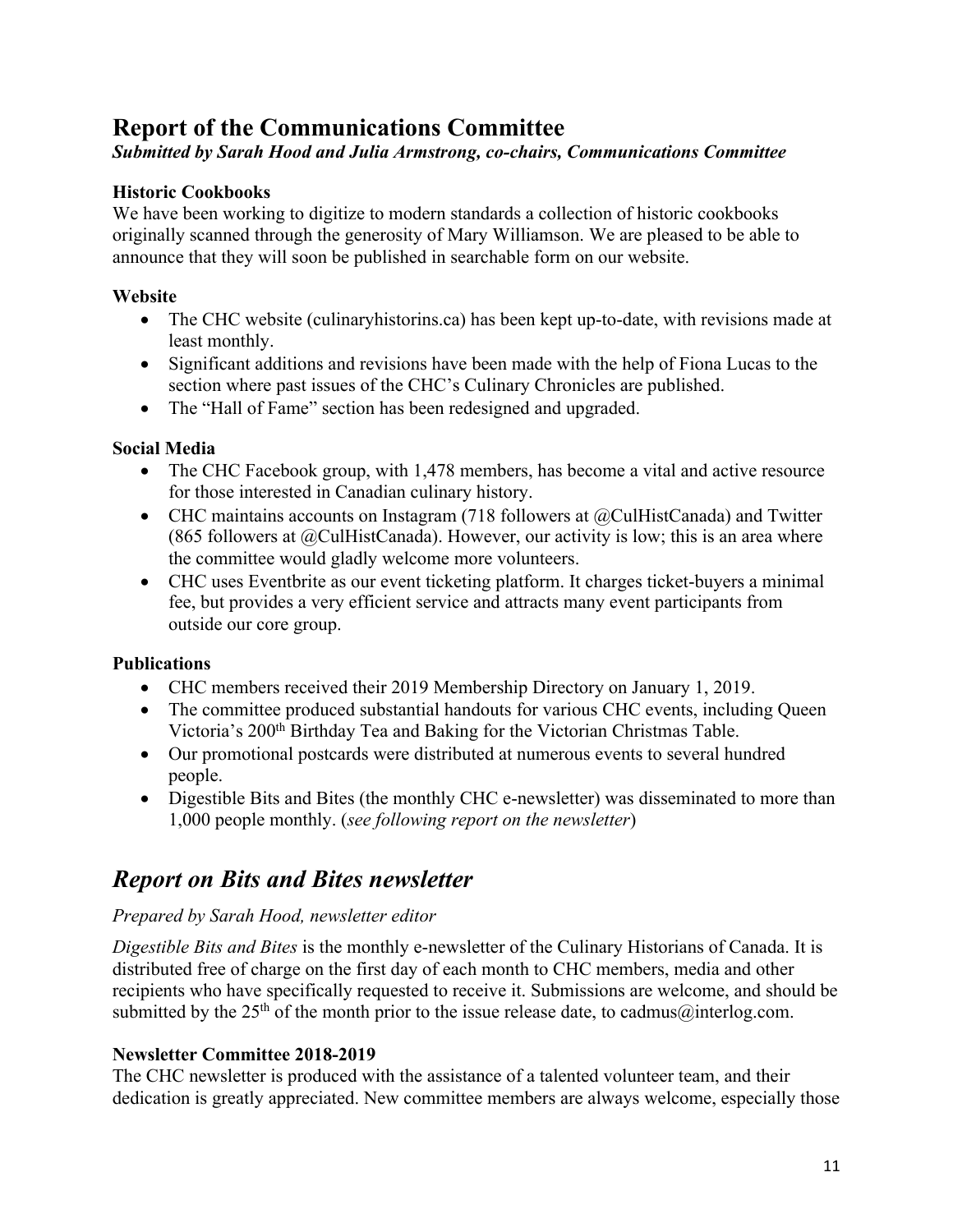from outside the Toronto area. Interested CHC members should contact Sarah Hood (cadmus@interlog.com).

| Proofreading & Conferences Section: | Julia Armstrong                                                                          |  |  |
|-------------------------------------|------------------------------------------------------------------------------------------|--|--|
| Events:                             | Jane Black, Lori Jamieson, Sarah Hood, Carolyn                                           |  |  |
|                                     | Crawford                                                                                 |  |  |
| <b>Book Review Editor:</b>          | Elka Weinstein                                                                           |  |  |
| <b>Book Reviewers:</b>              | Luisa Giacometti, Gary Gillman, Sarah Hood, Fiona<br>Lucas, Laura Reilly, Elka Weinstein |  |  |

### **Recipients**

| <b>Oct 2016</b> | Oct 2017 | <b>Oct 2018</b> | Oct 2019 |                                |
|-----------------|----------|-----------------|----------|--------------------------------|
| 188             | 209      | 230             | 285      | Current and recent CHC members |
| 104             | 97       |                 | 127      | Media                          |
| <u>304</u>      | 391      | 430             | 625      | Other subscribers              |
| 596             | 697      | 751             | 1.037    | Total recipients               |

### **Digestible Bits & Bites Mailing Dates 2017-2018**

- Oct  $1, 2019$
- Aug 31, 2019
- Aug 1, 2019
- Jul 1, 2019
- Jun 2, 2019
- May 1, 2019
- Apr 1, 2019
- Mar 1, 2019
- Feb 1, 2019
- Jan 1, 2019
- Nov 30, 2018
- Nov 1, 2018